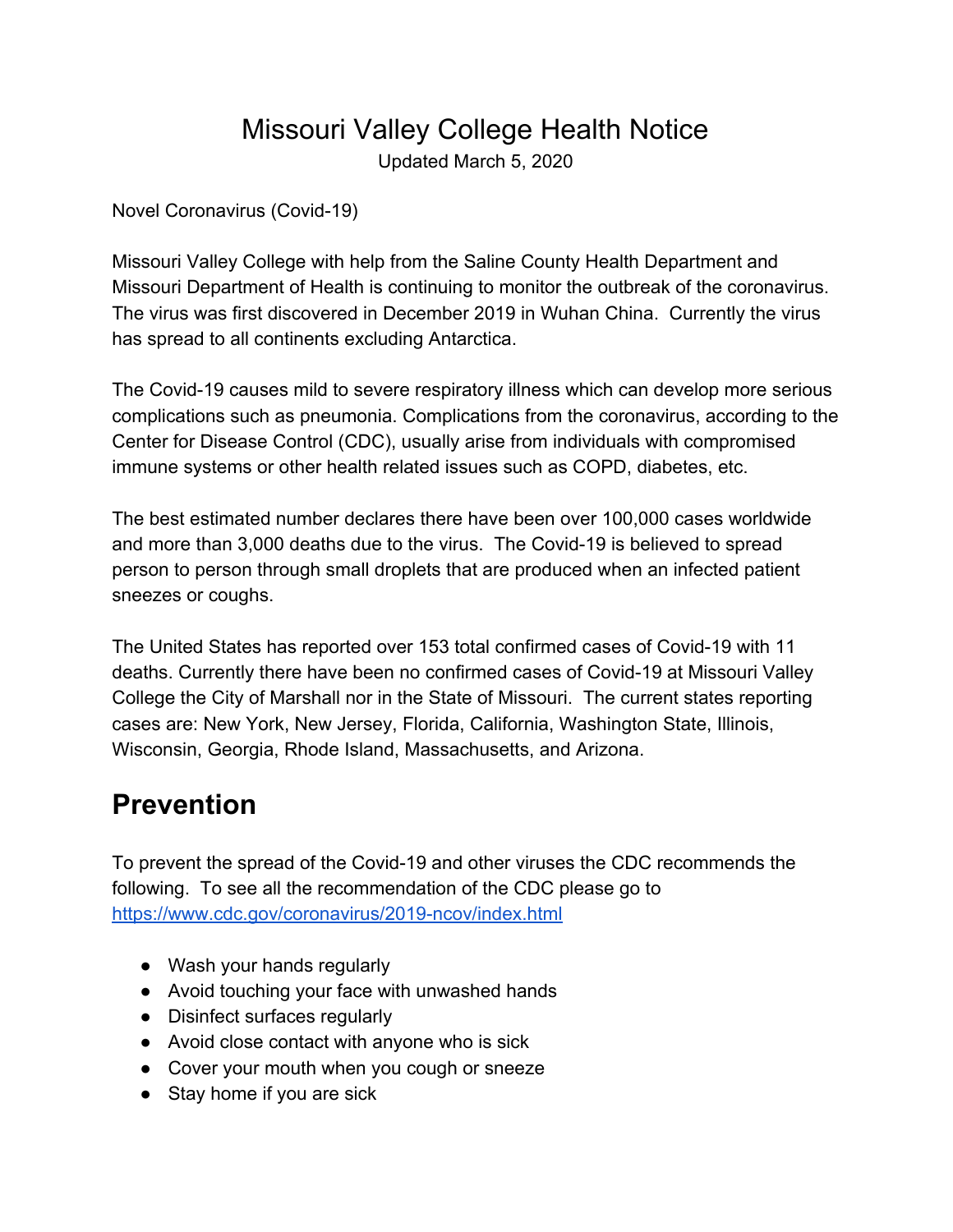## **Travel Advisory**

The Department of State has issued the following Travel Advisories

China-Level 4 Advisory urging citizens not to travel there. Anyone who has and or does travel to China will experience difficulties returning to the United States and may have to be quarantined for a period of time or may be refused from re-entry into the U.S.

South Korea and Italy-Level 3 Advisory urging citizens not to come to these countries. These countries are experiencing high levels of the Covid-19 infection spreading.

Japan-Level 2 Advisory urging citizens not to travel there. Japan is experiencing high levels of Covid-19 infection spreading.

## **Emergency Planning**

The Division of Student Affairs and Student Health Services recommends that students, staff and their families start learning about emergency planning and having a plan in case of a disruption to school or work happens. Please see the following sites that can help with that.

<https://www.ready.gov/plan> <https://www.cdc.gov/cpr/prepareyourhealth/index.html> <https://www.popsci.com/story/diy/prepare-viral-respiratory-disease-outbreak/>

Here is a preparedness checklist:

- Two week supply of non perishable foods
	- Examples: canned food items/dry food and a way to open them (can opener).
- Two week supply of water and fluids with electrolytes.
- A supply of necessary prescription & nonprescription items
- Sanitation Products
	- Examples: disinfectant wipes, hand soap, hand sanitizer, household liquid bleach.
- Two week supply of Hygiene products and toiletries.